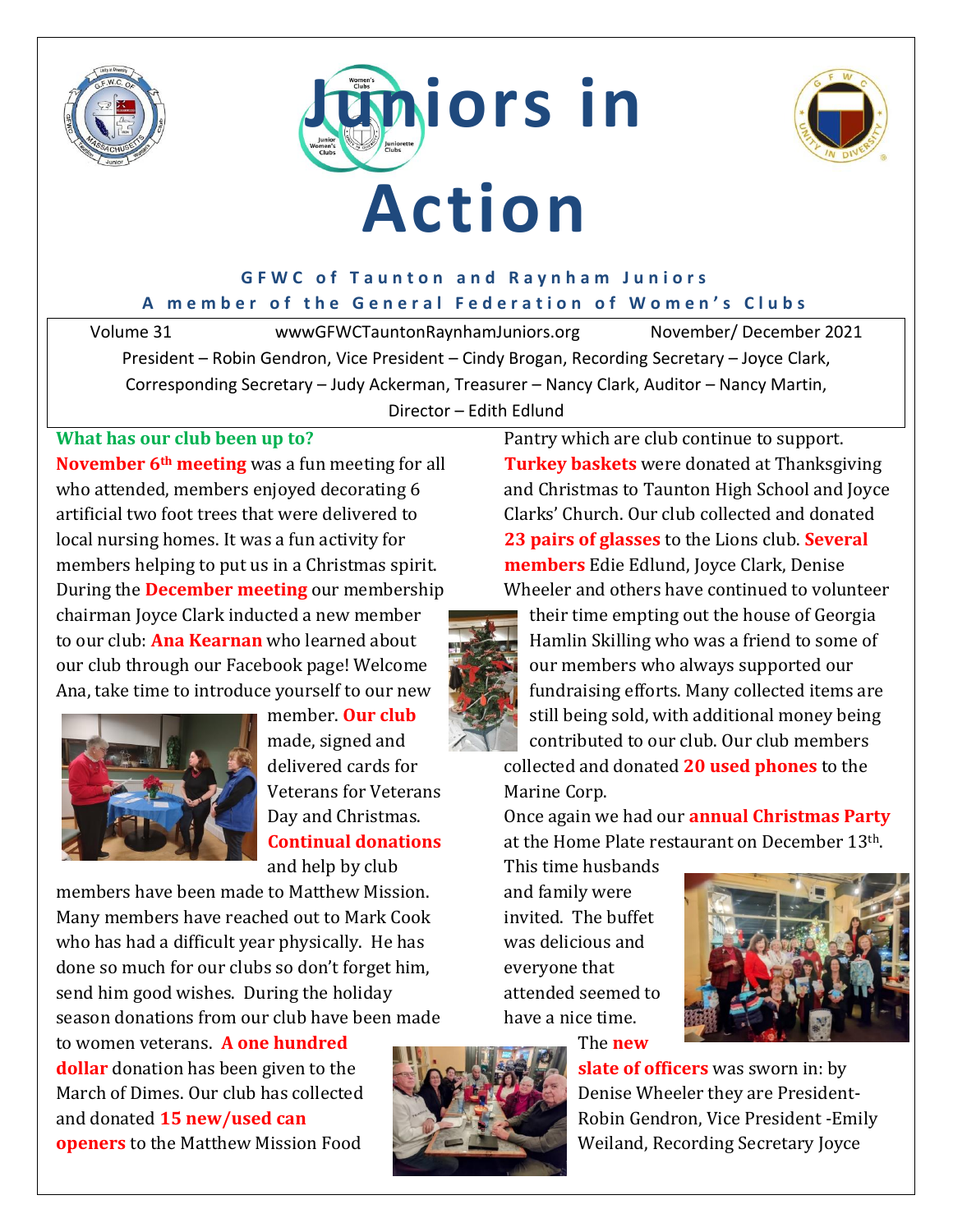Clark, Corresponding Secretary- Judy Ackerman, Treasurer-Sarah Brink, Auditor- Cindy



Brogan, and Director-Edie Edlund. Several members were presented with

**pins for years of** 

**membership**: Judy Ackerman 20 years, Nancy Martin 15 years. New children clothes was collected and donated **to JRI Foster Care** 



**and Adoption Agency**; they are located on South Main Street in Berkley. Our club also donated 2 baskets of food to the

agency and plan to continue our

support throughout the new year. The new items were accepted by Robert Costa Program Director. Thank-you to all the members who contributed for the membership was very generous with their donations. **Cindy Brogan** has worked very hard

again this year running the fund raiser raffle for scholarships; she was able to raise \$2,340. Great job Cindy! The winner Judy Soares, a nonmember but club supporter chose to take the \$500 check and not the scratch tickets. The **rent relief** was drawn and run by Nancy Brown, the winner was Robin Gendron who won a nice plant. Once again the membership has been



supportive with donating to rent relief to help pay for our storage facility with a total of \$175 for the last 2 months.

Our club once again



our community by dressing **as Mrs. Clause and Santa Elves**

gave back to



on Saturday December 4th during the City Lights on event at the Hometown Furniture location. Mrs. Clause Nancy Brown read Christmas Stories

in small groups and with assistance from the members dressed as elves Fran Perry, Robin Gendron, Cindy Leonard, Cheryl Carlos, Cindy Brogan and Brenda Saban who sang Christmas songs, gave out candy canes and collected letters from

Santa from the children.

We have continued with our **Book-A-Baby Program**. Nancy Martin had a grandson in May

and the Nancy Brown's book "Freckles the Cow" was donated to the Memorial Library in Shreveport, Louisiana on November 5th.



**GFWC International had a soup contest.** Our member Nancy Brown represented our club by submitting her Venus Demilo turkey soup recipe

to the GFWC International Soup contest. She didn't win but was recognized for her submission with the recipe being placed in the book they published of recipes. It can be found and downloaded on



line at GFWC International. Great job Nancy! **COMMITTEES:**

**ADVOCATES OF CHILDREN**–Robin Broberg – Clothes for children to donate to the JRI Foster Care and Adoption Agency.

**ARTS AND CULTURE**– Kathy Sampson – Looking for suggestions.

**CIVIC ENGAGEMENT AND OUTREACH** –Emily Weiland – Nothing at this time.

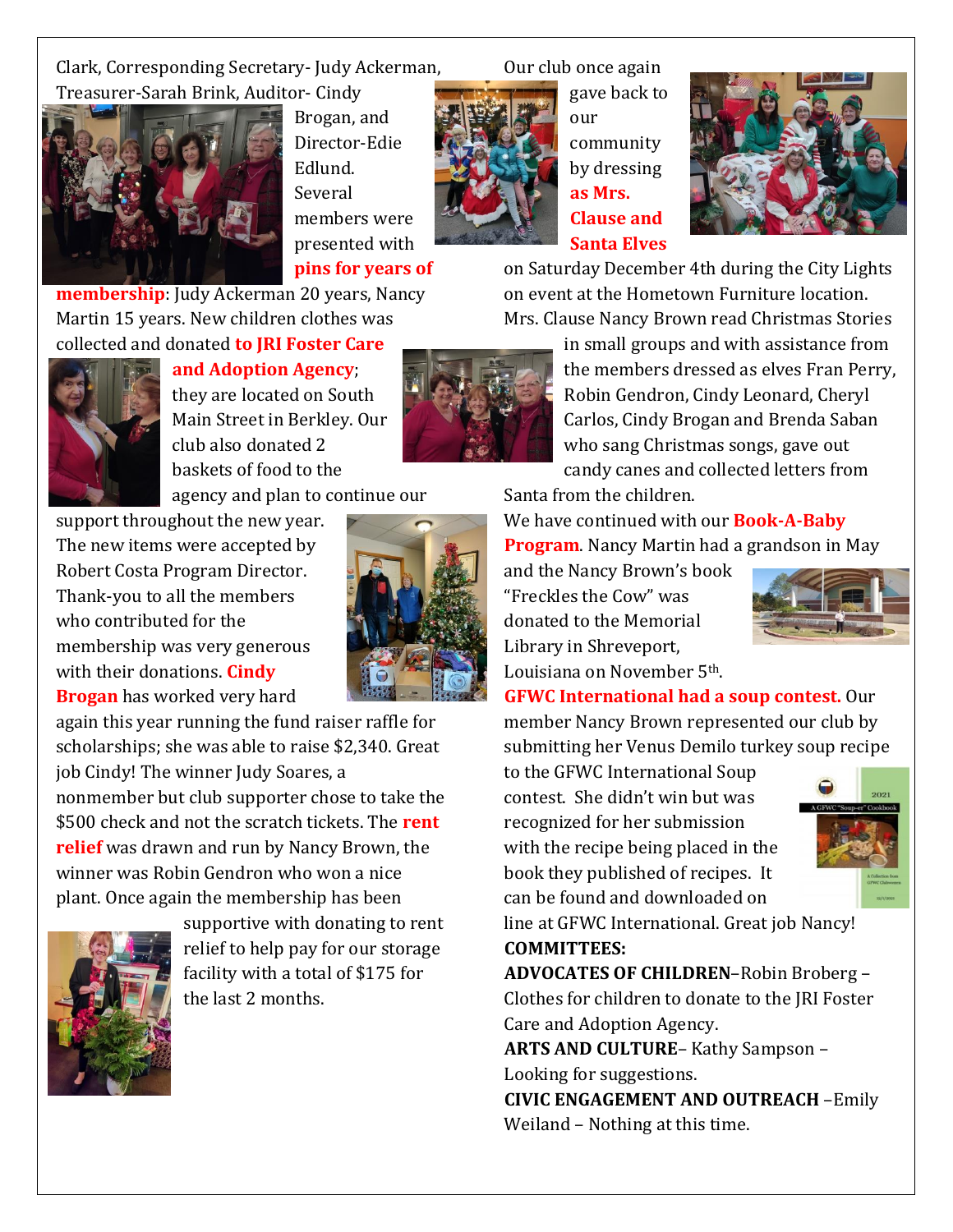# **COMMUNICATIONS AND PUBLIC RELATIONS**–

Judy Floor – Judy has recently taken over this chairmanship and is doing a really good job. Keep up the good work. Let her know if you see any club articles.

**DOMESTIC VIOLENCE AND SEXUAL ASSAULT – AWARENESS AND PREVENTION:** - Amanda Fata Nothing at this time.

**EDUCATION AND LIBRARIES** – Nancy Martin-Looking for club members to help with the scholarship committee revamping the application and criteria. Will meet on Monday and/or Thursday nights.

**ENVIROMENT** – Denise Wheeler – New items sweatshirts, sweatpants, shoe boxes. Martin Middle School teachers are looking for books and CD's for teachers to swap. Our club is collecting Sweatshirts, sweatpants, coats, hats gloves and empty shoe boxes. Still collecting newspapers, puzzles, board games, empty ink cartridges, fabric, yarn, old cell phones, eye and reading glasses, small jewelry boxes, coffee cans, old

batteries, embroidery floss, used eye glasses with cases, metal and plastic coat hangers, holiday cards, soda tabs, and old bras.

**FUNDRAISING AND DEVELOPMENT** – Cindy Brogan – Nothing at this time.

**HEALTH AND WELLNESS** - Nancy Brown You can continue to save tissues, crackers and cookies, small hand sanitizers. Also looking for 300-500 piece puzzles, crossword puzzle books or any kind of puzzle books. No peanut butter crackers.

**LEADERSHIP** – Paula Gasparoni and Joan Curran –Think about becoming a club chairman.

**LEGISLATION/ PUBLIC POLICY** – Nancy Clark – New members if you need help becoming a member of GFWC Call for Action please let Nancy know.

**MEMBERSHIP** – Joyce Clark – Nothing at this time.

**WOMENS HISTORY AND RESOURCE CENTER**– Nancy Brown- Nothing at this time.

# Happy December and January Birthdays!

Darlene Brown, Brenda Saben, Robin Broberg, Cindy Leonard, Joyce Clark, Nancy Clark, Susan Carlson, and Judy DeAbreu



# **What's Happening?**

Monday January 3<sup>rd</sup> – Business Meeting at Bristol Plymouth High School at 7:00pm Silver Platter Restaurant